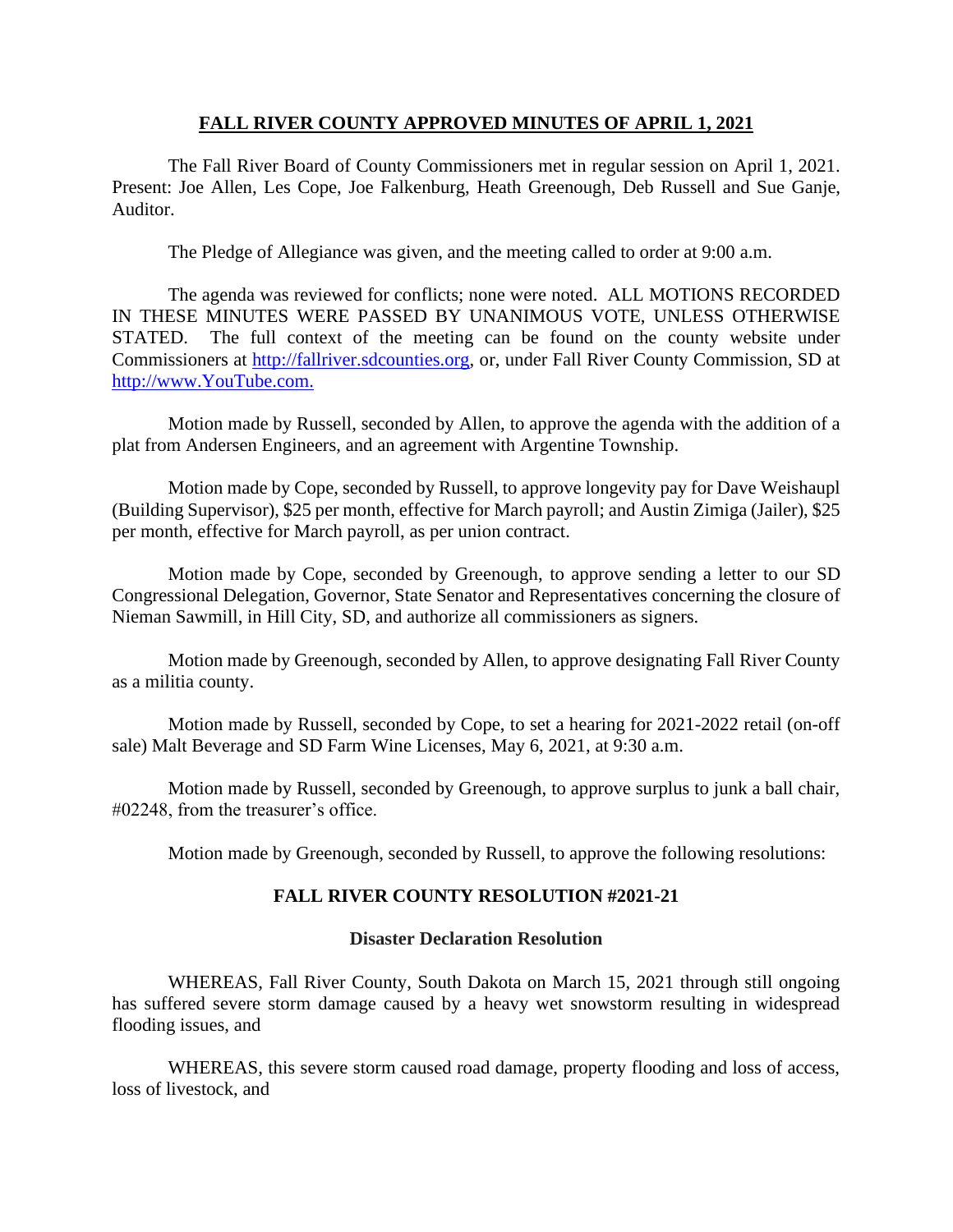WHEREAS, the roads, bridge damage and culverts damaged, severe flooding has isolated some residents, and caused livestock losses, and

WHEREAS, Fall River County has incurred expenses as they endeavor to provide road repair and access to residents of the county, and

NOW IT BE RESOLVED THAT the Fall River County Commissioners do hereby declare a disaster for the population of the area impacted.

The Fall River County Commissioners respectfully request that any and all assistance that may be available from State and Federal agencies be provided to all local governments to include Fall River County and to the local businesses and the general population as we work to overcome this disaster.

BE IT ALSO RESOLVED THAT the Fall River County Commissioners do hereby declare a flooding and winter storm disaster and respectfully request the Governor of the State of South Dakota to declare a disaster area and to request a Presidential Declaration of Disaster to insure that the maximum amount of assistance is made available to local governments, business and residents affected.

Dated this 1<sup>st</sup> day of April, 2021.

/s/Joe Falkenburg, Chairman ATTEST: Fall River County Board of Commissioners

/s/Sue Ganje Fall River County Auditor

# **Fall River County Resolution 2021-22 Drought Disaster Resolution**

**Whereas,** Fall River County is suffering from widespread drought conditions, low humidity, high wind, and high temperatures that create serious peril for Fall River County; and,

**Whereas,** the entirety of Fall River County is suffering from abnormally dry, or moderate and severe drought conditions, with nearly all of Fall River County being in moderate and severe drought conditions; and,

**Whereas,** Drought conditions threaten life, livestock, property, and the livelihood of our citizens, and resultant fires, worsened by these conditions, cause significant damage to infrastructure and cause unexpected costs; and,

**Whereas,** Substantial state and local government resources may need to be committed to help alleviate the efforts of this severe weather and dangerous fire conditions, and local workforce and firefighting resources may be depleted for firefighting efforts; and,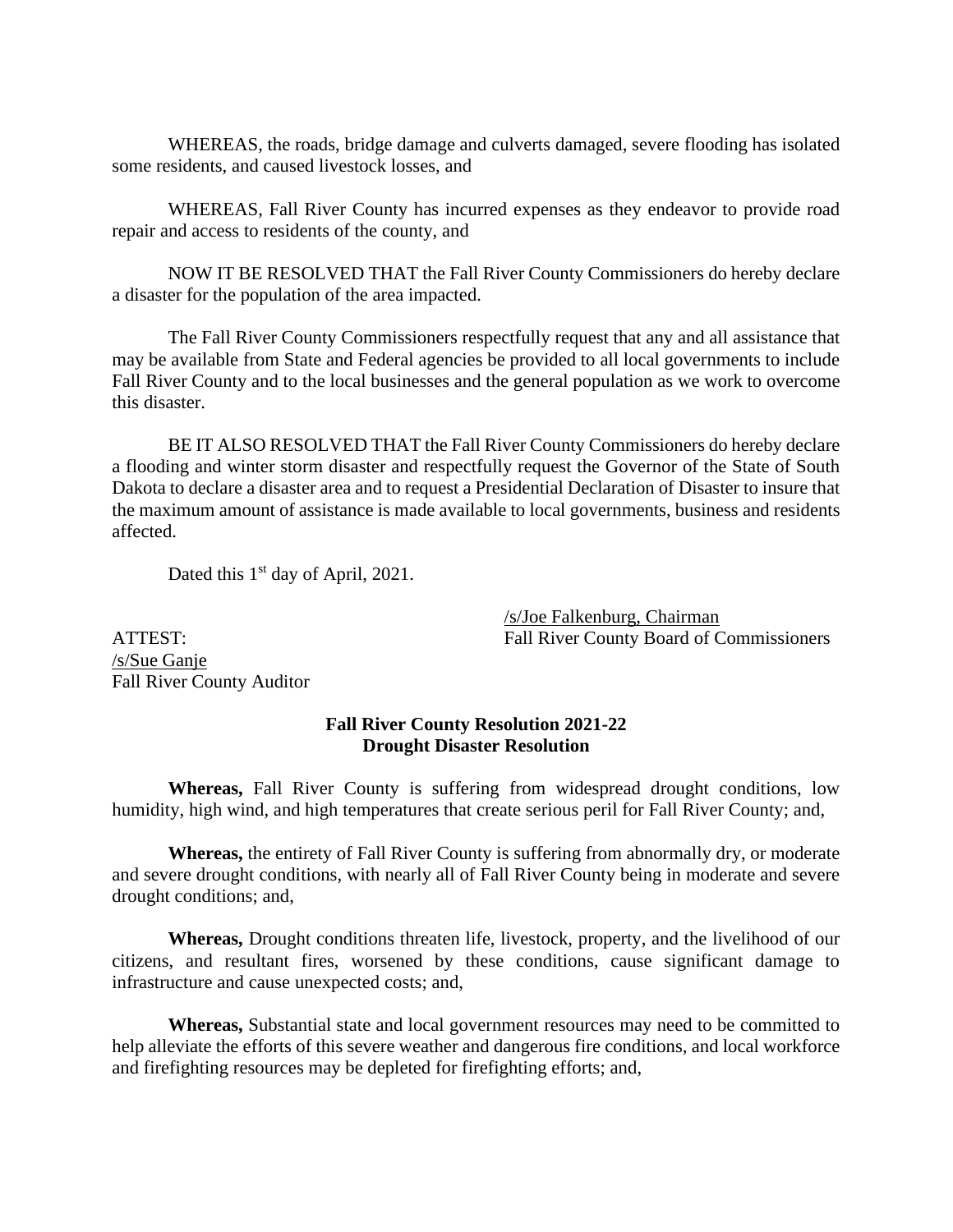**Whereas,** State, local and federal government activities and resources may be required to contain and control wildfire activity throughout Fall River County:

**NOW, IT BE RESOLVED THAT** the Fall River County Commissioners do hereby declare a state of emergency to exist in Fall River County during this fire incident and drought period.

**BE IT ALSO RESOLVED THAT** the Fall River County Commissioners do hereby commit all local, state and federal resources to provide assistance in preventing large wildfires and producer losses due to the existing drought conditions and assistance be made available to local governments, businesses and residents affected.

/s/Joe Falkenburg, Chairman ATTEST: Fall River County Board of Commissioners

/s/Sue Ganje Fall River County Auditor

Frank Maynard, Emergency Management spoke briefly on SD Wildfires, and the resources that are very minimal.

Motion made by Allen, seconded by Greenough, to approve CP2021-01. With Russell and Falkenburg voting no as the income was above the county guidelines, and all others voting yes, motion carries.

Dustin Ross, Andersen Engineers, met with the board. Motion made by Russell, seconded by Allen, to approve the following resolution:

## **FALL RIVER COUNTY RESOLUTION #2021-23**

### **A Plat of Lot 13A of Shep's Canyon Estates Subdivision, located in the W1/2SE1/4, Section 22, T8S, R5E, BHM, Fall River County, South Dakota**

WHEREAS, there has been presented to the County Commissioners of Fall River County, South Dakota, the within plat of the above described lands, and it appearing to this Board that the system of streets conforms to the system of streets of existing plats and section lines of the county; adequate provision is made for access to adjacent unplatted lands by public dedication or section line when physically accessible; all provisions of the county subdivision regulations have been complied with; all taxes and special assessments upon the property have been fully paid; and the plat and survey have been lawfully executed; now and therefore,

BE IT RESOLVED that said plat is hereby approved in all respects.

Dated this 1<sup>st</sup> day of April, 2021.

/s/Joe Falkenburg, Chairman ATTEST: Fall River County Board of Commissioners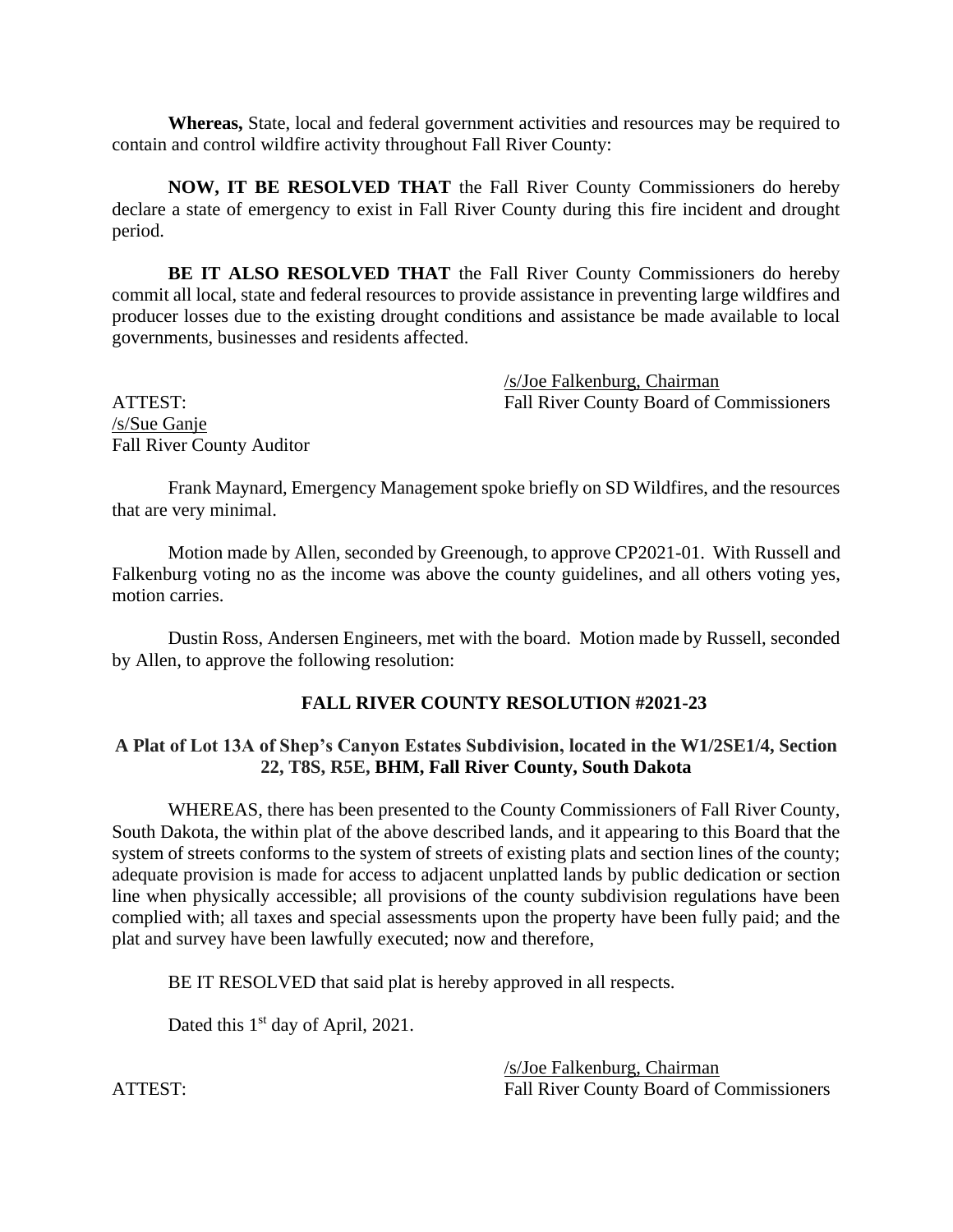## /s/Sue Ganje Fall River County Auditor

Teresa Pullen, Treasurer, met with the board. Motion made by Russell, seconded by Allen, to approve the low bid from Sanders Sanitation, in the amount of \$434.00 for 30 days, for a roll off container for the cleanup of the storage unit.

Pullen gave an update on the clean-up progress at the storage building, and that when completed, a list will be compiled to surplus items. The remaining items will be put up for auction. Purplewave.com only wants big equipment; they are not interested in office equipment.

Pullen spoke of the non-sufficient funds checks process - after 30 days the Treasurer's office turns it over to the State's Attorney's office, where they have up to 6 months to collect. Discussion was also held on an upcoming tax deed sale, noting a few properties she needs advice on from State's Attorney Russell.

Stacey Martin, GIS, met with the board to present a power point on the Riparian Buffer Strip Tax Incentives. 2021 Legislature passed House Bill 1042, which amended SDCL 10-6.-31.7 & 10-6-31.8. Martin noted qualifications – location, size, management and the October  $16<sup>th</sup>$ deadline to submit their application to the Director of Equalization. If the application is approved, it is good for a 10-year period or until a change in use or ownership of land. The amendment included the increase to 10 years for the tax incentive, and the value reduction that will now be 50%. Martin provided a list of agriculture deedholders that could apply.

Agricultural soil tables were briefly discussed; this will also be addressed at the May 14, 2021 Black Hills Association of County Commissioners meeting at Prairie Wind Casino.

Joe Messino, Mayor of the Town of Oelrichs, met with the board to ask about plans for repairs to Oelrichs Main Street (Old HWY 79). Grant applications for repair have yet to be approved, patching problem areas do not seem to work, and there are issues during snowstorms. Bituminous Paving, Inc. has the bid for the Highway 385 project that will end at Oelrichs, so Seiler will meet with them and see if they will give a quote for asphalt paving. Messino will take that plan to his town board.

Randy Seiler, Highway Superintendent, met with the board. Motion made by Greenough, seconded by Russell, to approve the Golden West Telecommunication's Application for Permit to Occupy County Highway Right-of-Way from an existing vault near 28558 Old HWY 18 to approximately 2.6 miles east to another existing vault to replace a section of bad cable.

Seiler updated the board on the Chilson Bridge, noting that the tribe wants to do another walk over, but bid letting is still set for May. It has not yet been found that the bridge at Igloo belongs to the county. A 404 Permit is still needed for the Argentine Bridge project, but it is also set to be bid in May. Seiler also advised that there will be LTAP training on road graders for employees, later in April, that commissioners can attend as well.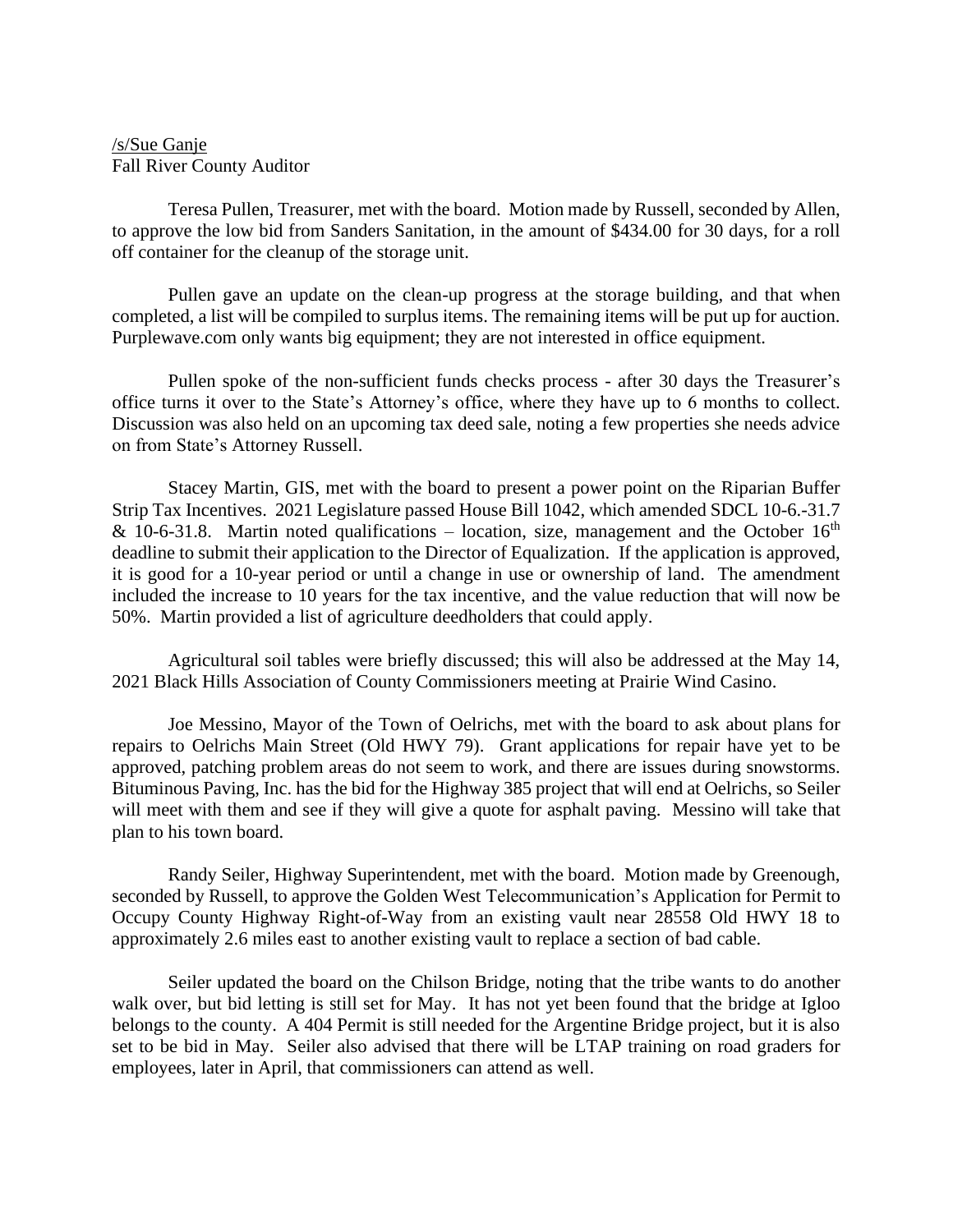Seiler provided a map on county roads and spoke of snow removal after winter storms, noting that school bus routes in the Oral and lake area have priority. With the recent storm, although all roads were cleared for travel in two days, there were challenges that included the amount of snow, blading while no frost was in the ground, road graders getting stuck, a family emergency that took away one operator, and the white out they experienced. Employees worked fourteen-hour days after that storm. The highway department followed up on Wednesday and Thursday. Commissioners spoke of phone call complaints and the need for better planning. Russell and Allen noted the Code of the West previously adopted, and discussion was also on additional training for the newer operators. Falkenburg also was hopeful that additional training and the upcoming LTAP class would help.

Public comment was heard from Sheriff Evans reporting that there are 16 males and 3 females in the Fall River County Jail and 3 males and 1 female in the Pennington County Jail, with 1 inmate on work release, for a total of 24 inmates. Mike Ortner reported that prior county commissioner Anne Cassens is now a 4<sup>th</sup> grade teacher in Utah, and Charity Mantis would like the board to consider designating March 29, 2022 as Welcome Home Vietnam Veterans Day, Mantis will remind them in February of 2022. Falkenburg spoke about the 30X30 Federal Land Plan, registering firearms, wealth tax, and other current issues in the country. Russell encourages people to look beyond the titles of bills.

Motion made by Allen, seconded by Russell, to approve the bills as follows:

| <b>GENERAL FUND</b>                  |                                 |             |
|--------------------------------------|---------------------------------|-------------|
| AMERICAN FAMILY ASSURANCE            | AMERICAN FAMILY ASSURANCE       | \$549.16    |
| BRUMBAUGH & QUANDAHL, P.C.           | <b>GARNISHMENT</b>              | \$36.36     |
| <b>BLACK HILLS ORTHO &amp; SPINE</b> | <b>INMATE MEDICAL</b>           | \$74.30     |
| <b>BOSTON MUTUAL LIFE INS CO</b>     | LIFE INSURANCE                  | \$32.76     |
| <b>CENTURY BUSINESS LEASING</b>      | <b>COPIER LEASE &amp; USAGE</b> | \$507.12    |
| <b>CREDIT COLLECTION BUREAU</b>      | <b>COLLECTIONS</b>              | \$32.81     |
| DELTA DENTAL PLAN OF SD              | <b>DELTA DENTAL</b>             | \$2,304.40  |
| <b>EFTPS</b>                         | <b>EFTPS PAYROLL TAXES</b>      | \$36,933.70 |
| FARRELL, FARRELL & GINSBACH          | CAAF                            | \$1,715.25  |
| GOFF, GARLAND LEE                    | QMHP/MI                         | \$1,864.60  |
| <b>HEAVY HIGHWAY FRINGE</b>          | <b>INSURANCE FEES</b>           | \$600.00    |
| <b>HOT SPRINGS ACE HARDWARE</b>      | <b>SUPPLY</b>                   | \$90.92     |
| <b>HOT SPRINGS AUTOMOTIVE</b>        | <b>SUPPLY</b>                   | \$11.98     |
| <b>HOT SPRINGS MEAL SITE</b>         | 2021 BUDGET ALLOTTMENT          | \$2,800.00  |
| <b>IOWA LABORERS DISTRICT</b>        | <b>HEALTH INSURANCE</b>         | \$20,327.50 |
| KATTERHAGEN, MARK                    | QMHP/MI                         | \$12.00     |
| LIUNA LABORERS LOCAL 620             | <b>UNION DUES</b>               | \$350.00    |
| LEWNO, LUCY                          | QMHP/MI                         | \$155.01    |
| LOCKWOOD, DARCY                      | QMHP/MI                         | \$12.00     |
| MASTEL, BRUCE                        | DATABASE SETUP & MONITORING     | \$35.00     |
| MCNEMAR, KIM                         | QMHP/MI                         | \$900.00    |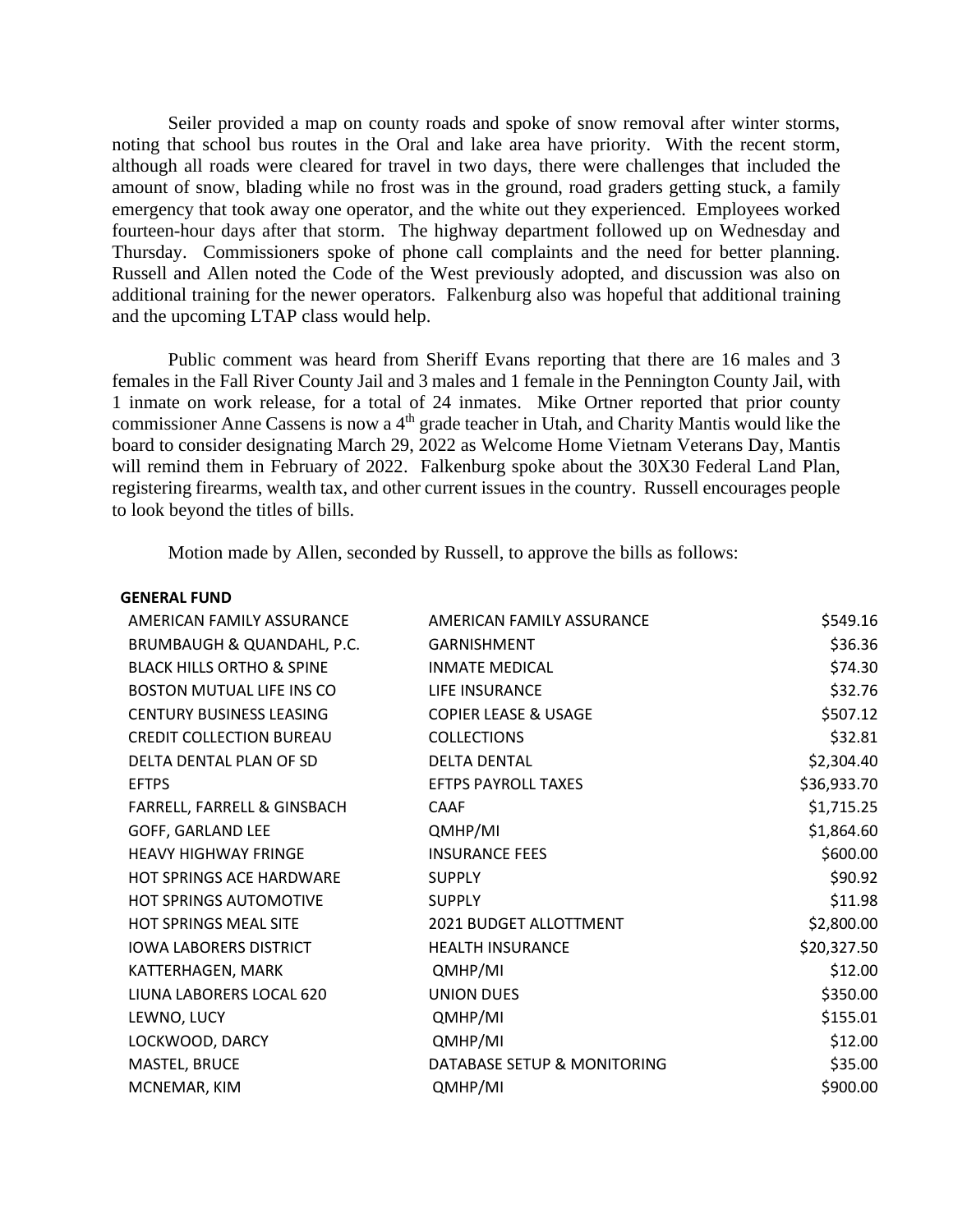| MENARD'S                        | <b>SUPPLY</b>                 | \$61.80     |
|---------------------------------|-------------------------------|-------------|
| NATIONWIDE RETIREMENT SOL       | NATIONWIDE RETIREMENT         | \$500.00    |
| <b>NEW YORK LIFE INSURANCE</b>  | NEW YORK LIFE INSURANCE       | \$65.00     |
| NORTON, TINA                    | <b>CONTRACT NURSE INMATE</b>  | \$1,475.00  |
| <b>OECHSLE, KEN</b>             | REIMBURSEMENT                 | \$175.73    |
| CHILD SUPPORT PAYMENT CNT       | <b>CHILD SUPPORT</b>          | \$655.00    |
| <b>OLSON'S PEST TECHNICIANS</b> | PEST CONTROL                  | \$350.00    |
| OTIS ELEVATOR COMPANY           | <b>SERVICE CONTRACT</b>       | \$437.04    |
| <b>QUILL CORPORATION</b>        | <b>OFFICE SUPPLIES</b>        | \$160.26    |
| RELIANCE STANDARD LIFE          | <b>VISION PLAN</b>            | \$196.73    |
| RAMKOTA HOTEL-PIERRE            | HOTEL ROOMS CONFERENCE        | \$808.00    |
| <b>CITY OF RAPID CITY</b>       | <b>RESULTS</b>                | \$80.00     |
| RUSSELL, DEBORAH                | <b>TRAVEL REIMBURSEMENT</b>   | \$160.08    |
| <b>SDACO</b>                    | 2021 SPRING WORKSHOP          | \$370.00    |
| SDSU WEST RIVER AG CENTER       | 1/2 MILEAGE REIMBURSEMENT     | \$148.52    |
| SD RETIREMENT SYSTEM            | <b>SDRS CONTRIBUTION</b>      | \$18,526.01 |
| <b>SDAAO</b>                    | ANNUAL CONFERENCE             | \$600.00    |
| SERVALL                         | RUG/UNIFORM SERVICE           | \$169.74    |
| SONNY'S SUPER FOODS             | <b>SUPPLY</b>                 | \$96.87     |
| SD SUPPLEMENT RETIREMENT        | <b>SDRS SUP RETIREMENT</b>    | \$800.00    |
| SPITZER CONSTRUCTION INC        | <b>SNOW REMOVAL</b>           | \$1,750.00  |
| UNITED WAY BLACK HILLS          | UNITED WAY DONATION           | \$60.00     |
| VAN DIEST SUPPLY                | <b>SUPPLY</b>                 | \$1,110.90  |
| <b>VERIZON WIRELESS</b>         | <b>CELL PHONE PLAN</b>        | \$418.83    |
| <b>WENDELL'S GARAGE</b>         | <b>MAINTENANCE</b>            | \$123.05    |
| BEHRENS, DONNA                  | MILEAGE REIMBURSEMENT         | \$2.52      |
| MILES, SASHA                    | <b>BLOOD DRAW</b>             | \$75.00     |
|                                 | TOTAL FOR GENERAL FUND        | \$98,720.95 |
| <b>COUNTY ROAD &amp; BRIDGE</b> |                               |             |
| A & B WELDING SUPPLY CO.        | <b>WELDING SUPPLIES/LEASE</b> | \$32.76     |
| ADVANCED DRUG TESTING           | RANDOM DRUG TEST              | \$26.00     |
| AMERICAN FAMILY ASSURANCE       | AMERICAN FAMILY ASSURANCE     | \$350.88    |
| <b>BOMGAARS</b>                 | <b>SUPPLY</b>                 | \$12.99     |
| BROSZ ENGINEERING, INC.         | <b>ENGINEERING</b>            | \$29,630.00 |
| <b>BUILDER'S FIRST SOURCE</b>   | <b>SUPPLY</b>                 | \$48.18     |
| <b>BUTLER MACHINERY CO.</b>     | SUPPLIES/REPAIRS              | \$15,349.76 |
| DAKOTA FLUID POWER INC          | <b>SUPPLY</b>                 | \$22.27     |
| DALE'S TIRE & RETREADING        | TIRE PARTS/SUPPLY             | \$206.03    |
| DELTA DENTAL PLAN OF SD         | <b>DELTA DENTAL</b>           | \$471.00    |
| DIESEL MACHINERY, INC           | <b>SUPPLY</b>                 | \$169.33    |
| <b>FLOYD'S TRUCK CENTER</b>     | REPAIRS/PARTS                 | \$269.42    |
| <b>EFTPS</b>                    | <b>EFTPS PAYROLL TAXES</b>    | \$9,611.76  |
| FORWARD DISTRIBUTING            | SUPPLIES/PARTS                | \$38.35     |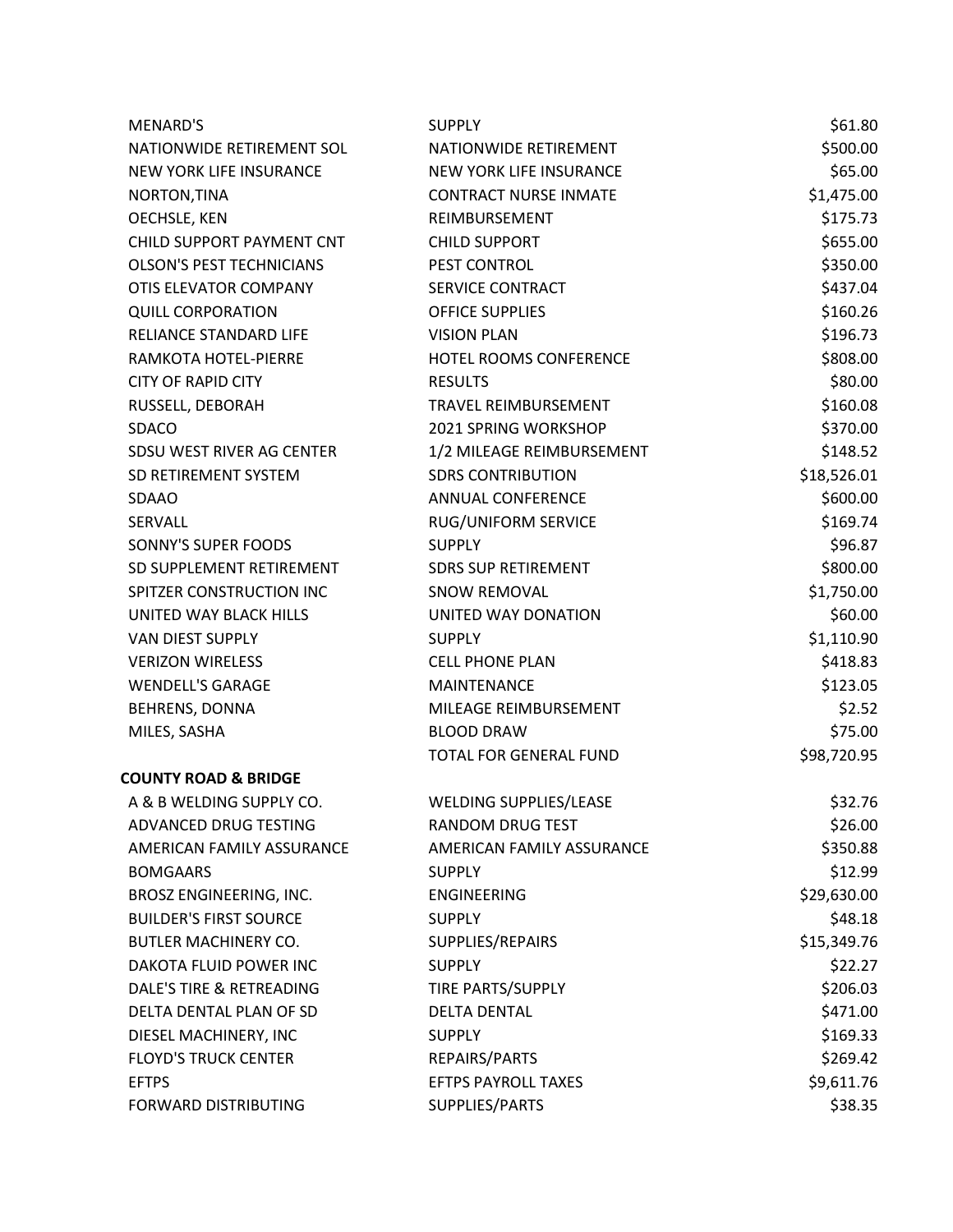| HEISINGER, GERARD                  | <b>CLOTHING ALLOWANCE</b>             | \$150.00    |
|------------------------------------|---------------------------------------|-------------|
| <b>HEAVY HIGHWAY FRINGE</b>        | <b>INSURANCE FEES</b>                 | \$150.00    |
| HOT SPRINGS ACE HARDWARE           | <b>SUPPLY</b>                         | \$49.12     |
| HOT SPRINGS AUTOMOTIVE             | <b>AUTO SUPPLY PARTS</b>              | \$253.73    |
| RICOH USA INC                      | <b>CONTRACT SERVICE</b>               | \$75.00     |
| <b>IOWA LABORERS DISTRICT</b>      | <b>HEALTH INSURANCE</b>               | \$3,920.00  |
| LIUNA LABORERS LOCAL 620           | <b>UNION DUES</b>                     | \$125.00    |
| NELSONS OIL & GAS INC.             | <b>UTILITES</b>                       | \$20,490.24 |
| NEWMAN SIGNS INC.                  | <b>SIGNAGE</b>                        | \$414.20    |
| <b>RELIANCE STANDARD LIFE</b>      | <b>VISION PLAN</b>                    | \$39.54     |
| RANCHERS FEED & SUPPLY             | <b>SUPPLY</b>                         | \$20.39     |
| RAPID CITY JOURNAL (THE)           | PUBLICATION                           | \$34.28     |
| <b>RAPID DELIVERY</b>              | <b>DELIVERY</b>                       | \$14.38     |
| RDO EQUIPMENT CO                   | <b>SUPPLY</b>                         | \$132.68    |
| RUSHMORE COMMUNICATIONS            | <b>HWY RADIOS</b>                     | \$1,028.11  |
| SAFETY-KLEEN SYSTEMS, INC          | <b>SUPPLIES</b>                       | \$124.47    |
| SD DEPT OF TRANSPORTATION          | STATE COST SHARE ROA                  | \$129.46    |
| SD RETIREMENT SYSTEM               | <b>SDRS CONTRIBUTION</b>              | \$4,901.66  |
| SEILER, RANDY                      | <b>CELLPHONE REIMBURSEMENT</b>        | \$129.00    |
| SHULL, ERIC                        | REIMBURSEMENT                         | \$18.30     |
|                                    | <b>TOTAL COUNTY ROAD &amp; BRIDGE</b> | \$88,438.29 |
| <b>911 SURCHARGE REIMBURSEMENT</b> |                                       |             |
| AMERICAN FAMILY ASSURANCE          | AMERICAN FAMILY ASSURANCE             | \$67.21     |
| <b>CREDIT COLLECTION BUREAU</b>    | <b>COLLECTIONS</b>                    | \$302.86    |
| DELTA DENTAL PLAN OF SD            | <b>DELTA DENTAL</b>                   | \$418.30    |
| <b>EFTPS</b>                       | <b>EFTPS PAYROLL TAXES</b>            | \$5,347.07  |
| <b>HEAVY HIGHWAY FRINGE</b>        | <b>INSURANCE FEES</b>                 | \$90.00     |
| <b>IOWA LABORERS DISTRICT</b>      | <b>HEALTH INSURANCE</b>               | \$2,301.50  |
| LIUNA LABORERS LOCAL 620           | <b>UNION DUES</b>                     | \$75.00     |
| PORTFOLIO RECOVERY ASSOC.          | GARNISHMENT                           | \$333.95    |
| RELIANCE STANDARD LIFE             | <b>VISION PLAN</b>                    | \$6.33      |
| SD RETIREMENT SYSTEM               | <b>SDRS CONTRIBUTION</b>              | \$2,707.80  |
| <b>VERIZON WIRELESS</b>            | <b>CELL PHONE PLAN</b>                | \$42.04     |
|                                    | TOTAL FOR 911 SURCHARGE REIMBURSEMENT | \$11,692.06 |
| <b>EMERGENCY MANAGEMENT</b>        |                                       |             |
| <b>EFTPS</b>                       | <b>EFTPS PAYROLL TAXES</b>            | \$1,522.73  |
| SD RETIREMENT SYSTEM               | <b>SDRS CONTRIBUTION</b>              | \$616.82    |
| <b>VERIZON WIRELESS</b>            | <b>CELL PHONE PLAN</b>                | \$84.08     |
|                                    | <b>TOTAL FOR EMERGENCY MANAGEMENT</b> | \$2,223.63  |
| <b>DOMESTIC ABUSE FUND</b>         |                                       |             |
| W.E.A.V.E.                         | 2021 BUDGET ALLOTMENT                 | \$7,000.00  |
|                                    | TOTAL FOR DOMESTIC ABUSE FUND         | \$7,000.00  |
| <b>24/7 SOBRIETY FUND</b>          |                                       |             |